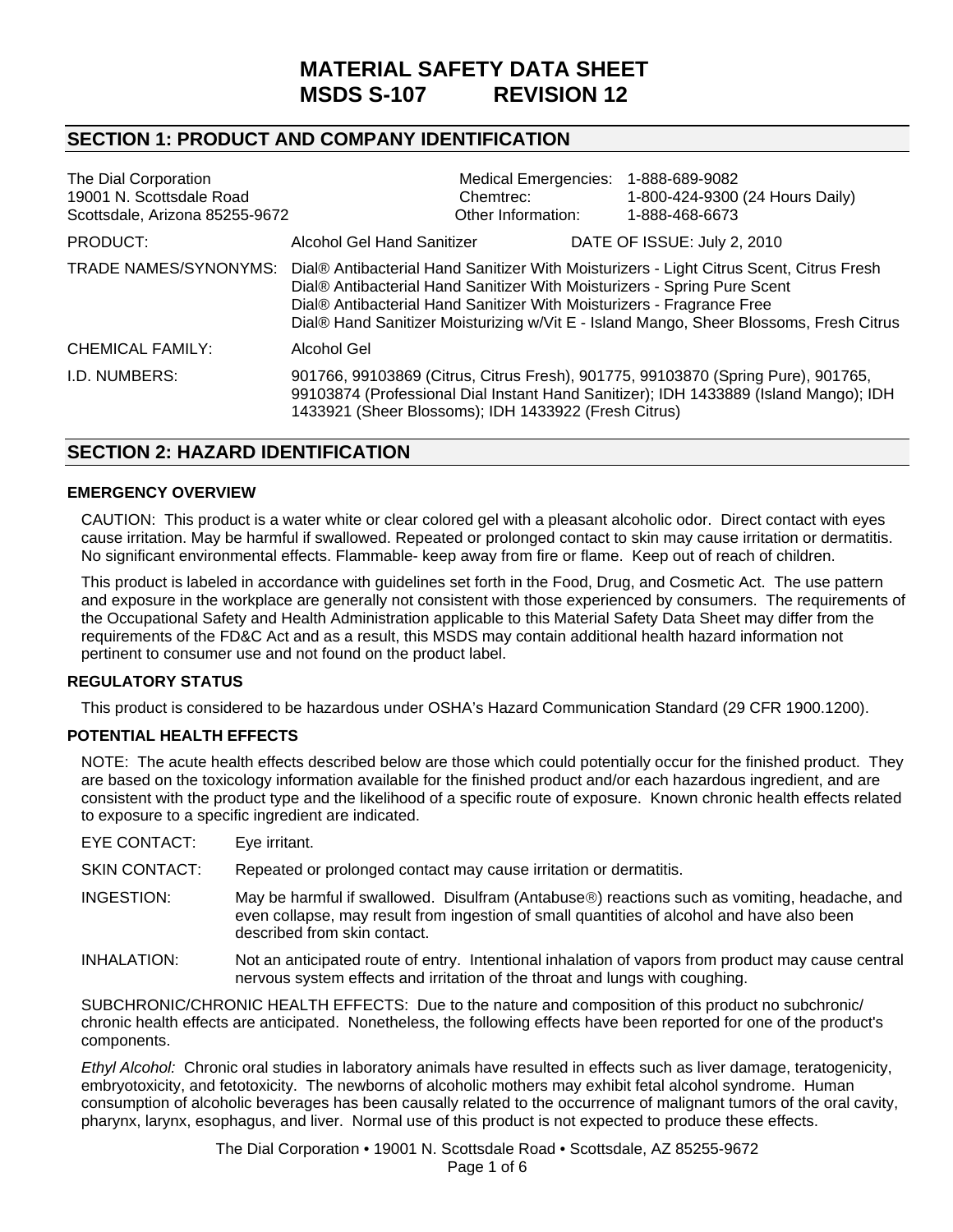#### **POTENTIAL ENVIRONMENTAL EFFECTS**

See Section 12: Ecological Information.

# **SECTION 3: COMPOSITION / INFORMATION ON INGREDIENTS**

Based on our hazard evaluation, the following chemical substance(s) in this product have been identified as hazardous.

| <b>INGREDIENT</b> | <b>CAS NUMBER</b> | PERCENT (w/w) |
|-------------------|-------------------|---------------|
| Ethyl Alcohol     | 64-17-5           | 62%           |

# **SECTION 4: FIRST AID MEASURES**

EYES: Immediately rinse eyes with plenty of water, occasionally lifting upper and lower lids, until no evidence of product remains. Get medical attention if pain or irritation persist.

SKIN:Rinse affected area with mild soap and water until no evidence of product remains. Get medical attention if irritation persists.

INGESTION:Treat symptomatically and supportively. Maintain airway and respiration. If vomiting occurs, keep head below hips to prevent aspiration. Dilution by rinsing the mouth and giving water or milk to drink is generally recommended. If unconscious, the victim should not be given anything to drink. Contact physician or local poison control center.

INHALATION: Remove from exposure area to fresh air immediately. Keep affected person warm and at rest. Treat symptomatically and supportively. Contact physician or local poison control center. If breathing has stopped, give artificial respiration, and get medical attention immediately.

NOTE TO PHYSICIAN: The physician's judgment should be used to control symptoms and clinical condition based on the individual reactions of the patient.

# **SECTION 5: FIRE FIGHTING MEASURES**

### **FLAMMABLE PROPERTIES**

OSHA FLAMMABILITY CLASSIFICATION: Flammable Liquid Class IC FLASH POINT: 76 °F

UPPER FLAMMABILITY LIMIT: Not available LOWER FLAMMABILITY LIMIT: Not available

AUTO-IGNITION TEMPERATURE: Not applicable

FIRE AND EXPLOSION HAZARD: Mixture is a flammable liquid. Vapors are heavier than air and may travel to an ignition source.

HAZARDOUS DECOMPOSITION PRODUCTS: Oxides of carbon and oxides of nitrogen.

#### **EXTINGUISHING MEDIA**

Alcohol resistant foam, dry chemical or carbon dioxide. For larger fires, flood with fine water spray or alcohol-resistant foam.

### **PROTECTION OF FIREFIGHTERS**

Shut off all ignition sources. Move containers from fire area if you can do it without risk. Apply cooling water to sides of containers that are exposed to flames until well after fire is out. Use flooding amounts of water as fog. Avoid breathing vapors; keep upwind.

# **SECTION 6: ACCIDENTAL RELEASE MEASURES**

PERSONAL PRECAUTIONS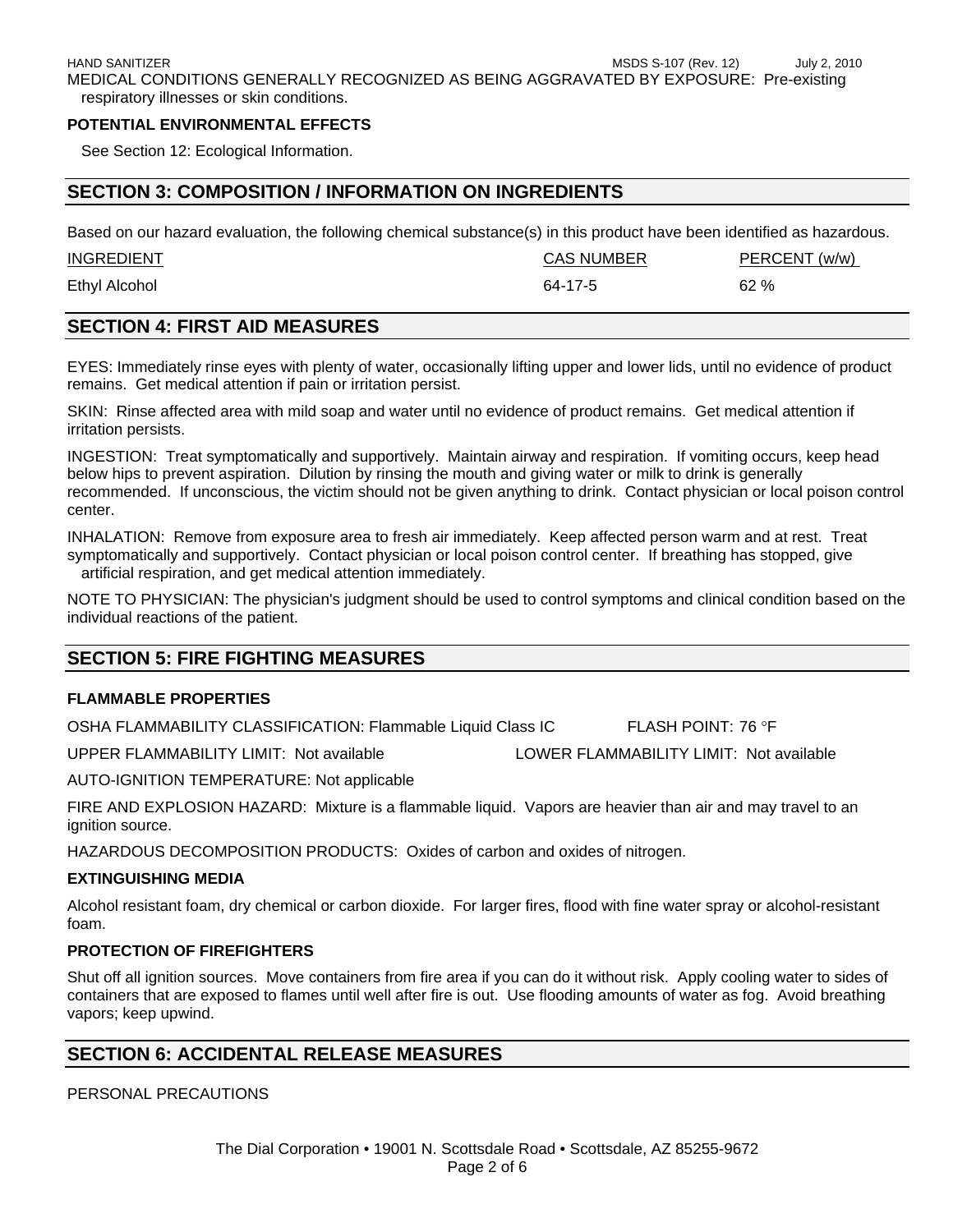#### HAND SANITIZERMSDS S-107 (Rev. 12) July 2, 2010

Wear skin, eye and respiratory protection as recommended in Section 8. Stop or reduce any leaks if it is safe to do so. Spills present a slipping hazard. Keep unnecessary personnel away. Ventilate spill area if possible. Make sure area is slip-free before re-opening to traffic.

#### ENVIRONMENTAL PRECAUTIONS

Small or household quantities may be disposed in sewer or other liquid waste system. For larger quantities check with your local water treatment plant.

#### METHODS FOR CONTAINMENT AND CLEAN UP

Shut off ignition sources. Stop leak if you can do it without risk. Use water spray to reduce vapors. Isolate area until vapors have dispersed. No smoking, flames or flares in hazard area! Keep unnecessary people away; isolate hazard area and deny entry. Ventilate closed spaces before entering. Stay upwind; keep out of low areas.

SMALL SPILLS: Absorb with sand or other non-combustible material. Containerize for disposal. LARGE SPILLS: Dike far ahead of spill to prevent further movement. Recover by pumping or by using a suitable absorbent material and place into containers for later disposal. Dispose in suitable waste container.

# **SECTION 7: HANDLING AND STORAGE**

### HANDLING:

No unusual handling requirements. Do not get in eyes. Do not take internally.

STORAGE:

Flammable liquid. Store away from incompatible substances, excessive heat, flames, sparks or other ignition sources. Storage areas for large quantities (warehouse) should be well ventilated. Keep the containers tightly closed when not in use.

# **SECTION 8: EXPOSURE CONTROLS / PERSONAL PROTECTION**

This product is a personal care product. The use of this product by consumers is safe under normal and reasonable foreseen use. The information provided below refers to the occupational settings.

#### WORKER EXPOSURE LIMITS

The following exposure limits exist for the ingredients listed below. The TLV-TWA is the ACGIH Threshold Limit Value – Time Weighted Average. PEL-TWA is the OSHA Permissible Exposure Limit - Time Weighted Average.

| <b>INGREDIENT</b>    | <b>CAS NUMBER</b> | <b>EXPOSURE LIMIT</b>                                                |
|----------------------|-------------------|----------------------------------------------------------------------|
| <b>Ethyl Alcohol</b> | 64-17-5           | TLV-TWA: 1000 ppm (1880 mg/m <sup>3</sup> ), PEL-TWA: 1000 ppm (1880 |
|                      |                   | $mg/m3$ )                                                            |

ENGINEERING CONTROLS: Provide local exhaust or general dilution ventilation to keep exposure to airborne contaminants below the permissible exposure limits where mists or vapors may be generated.

RESPIRATOR: Air contamination monitoring should be carried out where mists or vapors are likely to be generated, to assure that the employees are not exposed to airborne contaminants above the permissible exposure limits. If respiratory protection is required, it must be based on the contamination levels found in the workplace, must not exceed the working limits of the respirator and be jointly approved by the National Institute for Occupational Safety and Health and the Mine Safety and Health Administration (NIOSH-MSHA).

FOR FIRE FIGHTING AND OTHER IMMEDIATELY DANGEROUS TO LIFE OR HEALTH CONDITIONS: Any selfcontained breathing apparatus that has a full-face piece and is operated in a pressure-demand or other positive-pressure mode. Any supplied-air respirator that has a full-face piece and is operated in a pressure-demand or other positivepressure mode in combination with an auxiliary self-contained breathing apparatus operated in pressure demand or other positive-pressure mode.

CLOTHING: Protective clothing is required where repeated or prolonged skin contact may occur.

GLOVES: Protective clothing is required where repeated or prolonged skin contact may occur.

EYE/FACE PROTECTION: Splash-proof safety glasses are required to prevent eye contact where splashing of product may occur.

# **SECTION 9: PHYSICAL AND CHEMICAL PROPERTIES**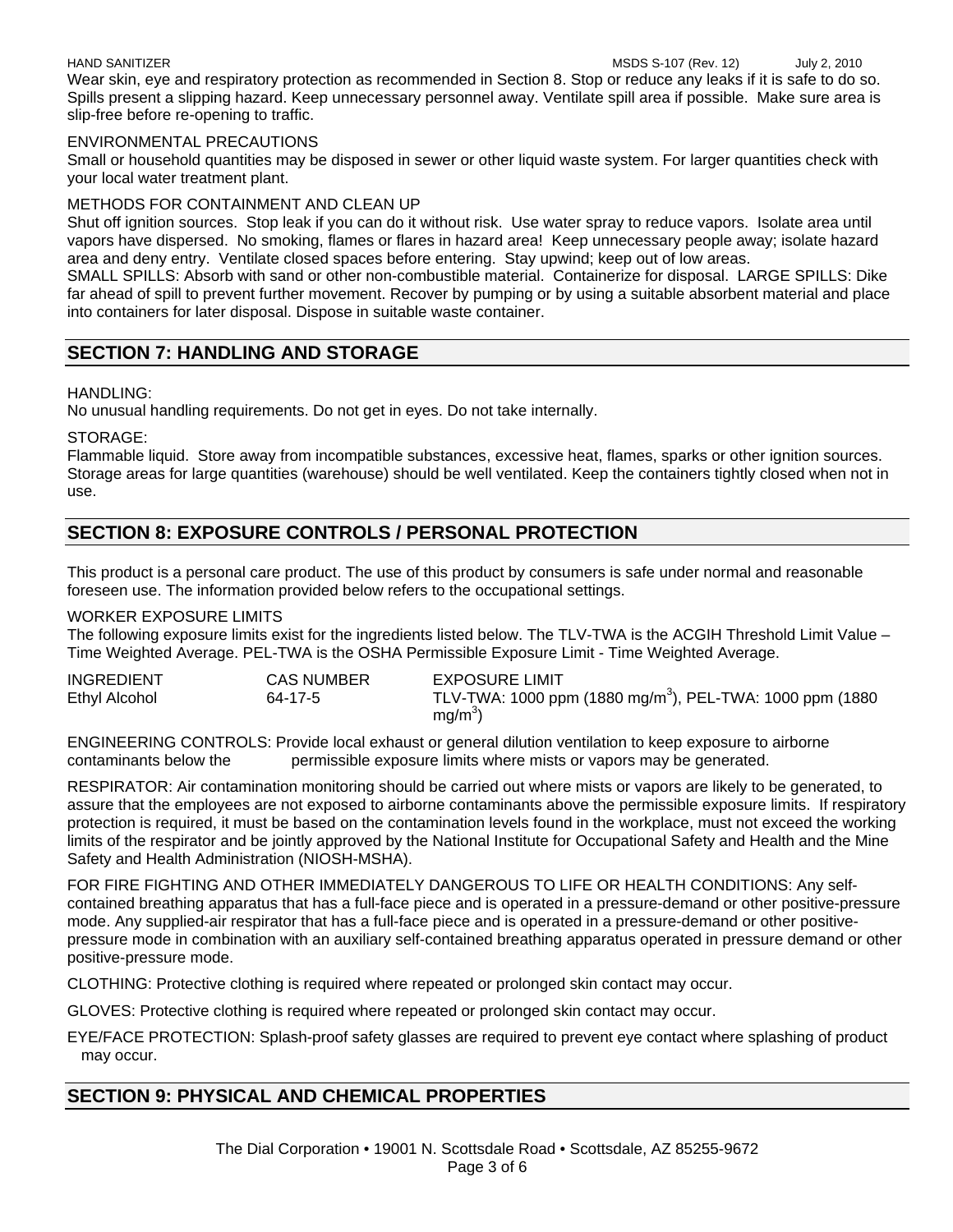| <b>HAND SANITIZER</b>                 |                                                                       | MSDS S-107 (Rev. 12)                 |                | July 2, 2010 |
|---------------------------------------|-----------------------------------------------------------------------|--------------------------------------|----------------|--------------|
| APPEARANCE:                           | Water white or clear colored gel                                      |                                      |                |              |
| ODOR/ODOR THRESHOLD:                  | Pleasant alcoholic odor                                               | PHYSICAL STATE:                      | Liquid         |              |
| pH (@ 25°C):                          | $6 - 8.5$                                                             | <b>VAPOR DENSITY:</b>                | Not available  |              |
| <b>BOILING POINT:</b>                 | Not available                                                         | <b>VAPOR PRESSURE:</b>               | Not available  |              |
| MELTING/FREEZING POINT: Not available |                                                                       | <b>FLASH POINT:</b>                  | See Section 5. |              |
| <b>FLAMMABLE PROPERTIES:</b>          | See Section 5.                                                        | <b>SOLUBILITY IN WATER: Complete</b> |                |              |
| DENSITY/SPECIFIC GRAVITY: 0.89        |                                                                       | EVAPORATION RATE: Not available      |                |              |
|                                       | OCTANOL/WATER PARTITION COEFFICIENT (K <sub>ow</sub> ): Not available |                                      |                |              |
| VISCOSITY (Dynamic):                  | 7,000 - 12,500 cps                                                    |                                      |                |              |

# **SECTION 10: STABILITY AND REACTIVITY**

CHEMICAL STABILITY: Stable under normal ambient temperature (70°F, 21°C) and pressure (1 atm).

CONDITIONS TO AVOID: Avoid storing in direct sunlight and avoid extremes of temperature.

INCOMPATIBLE MATERIALS: Strong oxidizers, metals, acids, peroxides, bases, and combustible materials.

HAZARDOUS DECOMPOSITION PRODUCTS: Thermal decomposition may release toxic and/or hazardous gases.

POSSIBILITY OF HAZARDOUS REACTIONS: Hazardous polymerization has not been reported to occur under normal temperatures and pressures.

# **SECTION 11: TOXICOLOGICAL INFORMATION**

PRODUCT INFORMATION SUMMARY: This product is a personal care or cosmetic product. The use of this product by consumers is safe under normal and reasonable foreseen use. Direct contact with eyes cause irritation. May be harmful if swallowed. No adverse effects are anticipated to skin from normal use. Repeated or prolonged contact to skin may cause irritation or dermatitis.

COMPONENT ANALYSIS: The following toxicity information is for the hazardous ingredient(s) when used as technical grade and is provided as reference for the occupational settings.

| <b>INGREDIENT</b>   | LD50 / DRAIZE SCORE | TOXICITY / IRRITATION RATING     |
|---------------------|---------------------|----------------------------------|
| ACUTE ORAL TOXICITY |                     |                                  |
| Ethyl Alcohol       | > 5,000 mg/kg (rat) | <b>Practically Non-hazardous</b> |

SENSITIZATION: This product is not considered a skin or respiratory sensitizer.

CARCINOGENICITY: IARC classifies ethanol as "Human Sufficient Evidence" from chronic ingestion of alcoholic beverages.

MUTAGENICITY: None of the ingredients in this product are known to cause mutagenicity.

REPRODUCTIVE/FETAL/DEVELOPMENTAL TOXICITY: Ethanol crosses the placenta and can cause acute intoxication of the newborn or teratogenic effects, including fetal alcohol syndrome.

TARGET ORGAN TOXICITY: Ethanol consumption produces depressant effects in the central nervous system.

EPIDEMIOLOGICAL INFORMATION: None of the ingredients in this product are known to have health-related information in working populations.

# **SECTION 12: ECOLOGICAL INFORMATION**

This product is anticipated to be safe for the environment at concentrations predicted in household settings under normal use conditions. The following toxicity information is available for the hazardous ingredient(s) when used as technical grade and is provided as reference for the occupational settings.

PRODUCT / INGREDIENT LC50/EC50 (ANIMAL SPECIE) TOXICITY RATING

The Dial Corporation • 19001 N. Scottsdale Road • Scottsdale, AZ 85255-9672 Page 4 of 6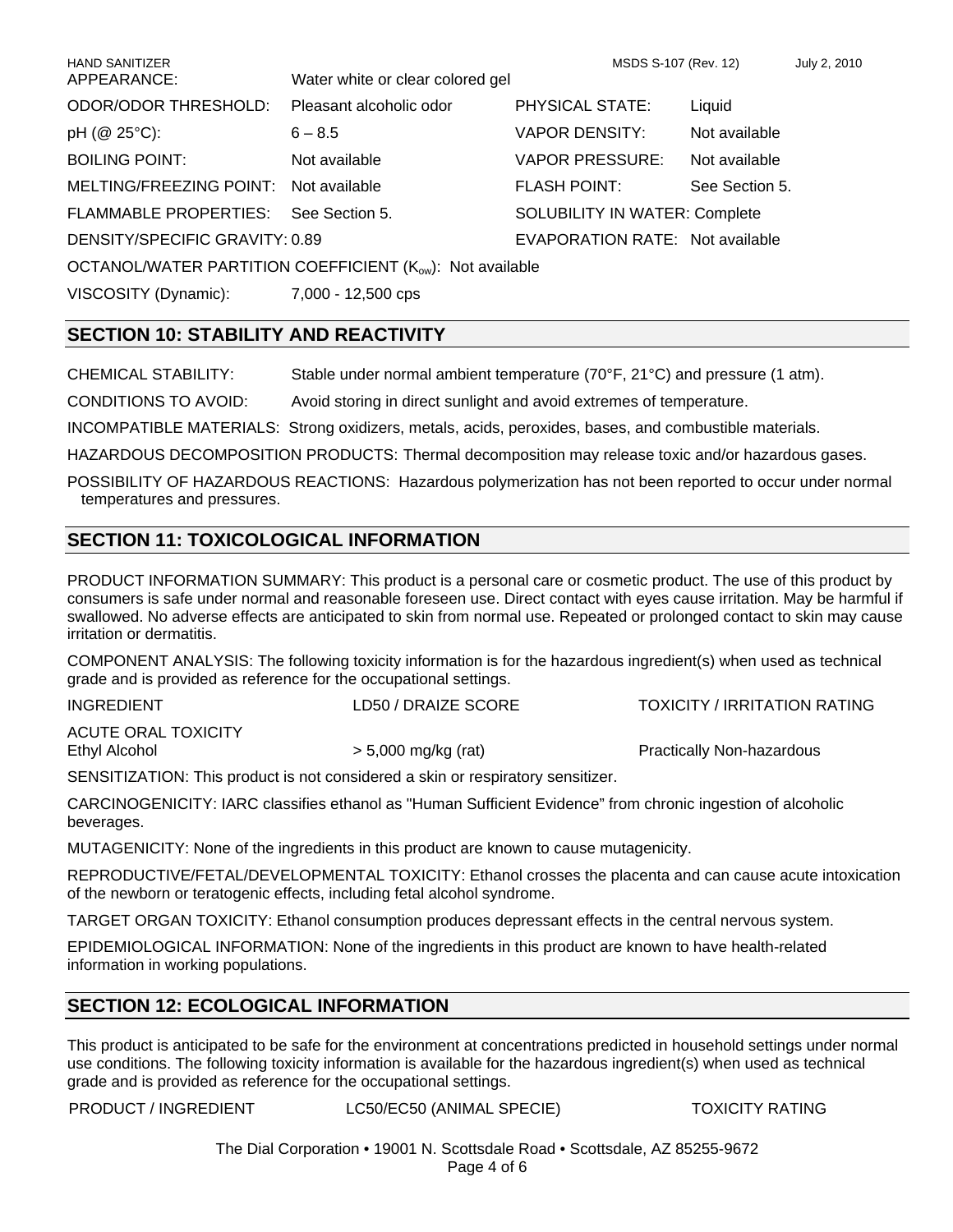Ethyl Alcohol 96-hr LC50: 14.2 mg/L (Pimephales promelas) 96-hr LC50: 12,900 mg/L (Oncorhynchus mykiss) (flow-through) (30 days old)

Harmful

Practically Non-Hazardous

INVERTEBRATES

Ethyl Alcohol 48-hr EC50: 9,268 mg/L (Daphnia magna) Practically Non-Hazardous

ENVIRONMENTAL FATE: No environmental fate data exists for the product. The product is anticipated to be rapidly biodegradable.

PERSISTENCE AND DEGRADABILITY: The persistence and degradability of this product has not been determined.

BIOACCUMULATION POTENTIAL: The bioaccumulation potential of this product has not been determined.

MOBILITY: The mobility of this product (in soil and water) has not been determined.

# **SECTION 13: DISPOSAL CONSIDERATIONS**

WASTE NUMBER AND DESCRIPTION: D001.

DISPOSAL CONSIDERATIONS: This product is characteristic (ignitable) RCRA hazardous waste and must be disposed of in accordance with federal, state and local regulations.

# **SECTION 14: TRANSPORT INFORMATION**

#### **TERRESTRIAL TRANSPORT**

DOT Hazard Class: CRM-D Packing Group: ll DOT Proper Shipping Name: Consumer Commodity Shipping Label Information: Miscellaneous 9 UN/NA Number: ID 8000

Combustible liquid (Liters and smaller are classed as Consumer Commodity ORM-D except when shipped by air).

ICAO/IATA Hazard Class: ORM-D ID 8000 IMDG/IMO Hazard Class: ORM-D ICAO/IATA Proper Shipping Name: Consumer Commodity Proper Shipping Name: Consumer commodity

**AIR TRANSPORT (ICAO/IATA) MARINE TRANSPORT (IMDG/IMO)**

If the quantity being shipped exceeds the Limited quantity or Maximum Net Quantity requirements as stated in IATA/IMDG/DOT/CFR49 and/or is NOT RETAIL Packed the item (s) classification will shift to a more specific proper shipping name and classification. Please refer to IATA/IMDG/DOT/CFR49 regulations and/or contact Rich Sheridan 480 754 2379 or Paul Preston 480 754 6792.

# **SECTION 15: REGULATORY INFORMATION**

### **UNITED STATES:**

OSHA HAZARD COMMUNICATION RULE, 29 CFR 1910.1200:

The Occupational Safety and Health Administration requires Material Safety Data Sheets to provide any hazards that may be associated with the product, and make this information available in the workplace. Since the use pattern and exposure in the workplace are generally not consistent with those experienced by consumers, this MSDS may contain additional health hazard information not pertinent to consumer use.

#### FOOD AND DRUG ADMINISTRATION:

This product is regulated as an over-the-counter under the Food and Drug Administration.

EPA - SARA TITLE III SECTION 313: Not applicable - Consumer product.

EPA CERCLA/SARA TITLE III SUPERFUND AMENDMENT AND REAUTHORIZATION ACT: This product contains no CERCLA/SARA Title III materials. This product contains no hazardous chemicals reportable under Sections 311/312. This product contains no hazardous chemicals reportable under Section 304.

TSCA: All components of this product are either listed on or exempt from the U.S. Toxic Substances Control Act (TSCA) chemical substance inventory.